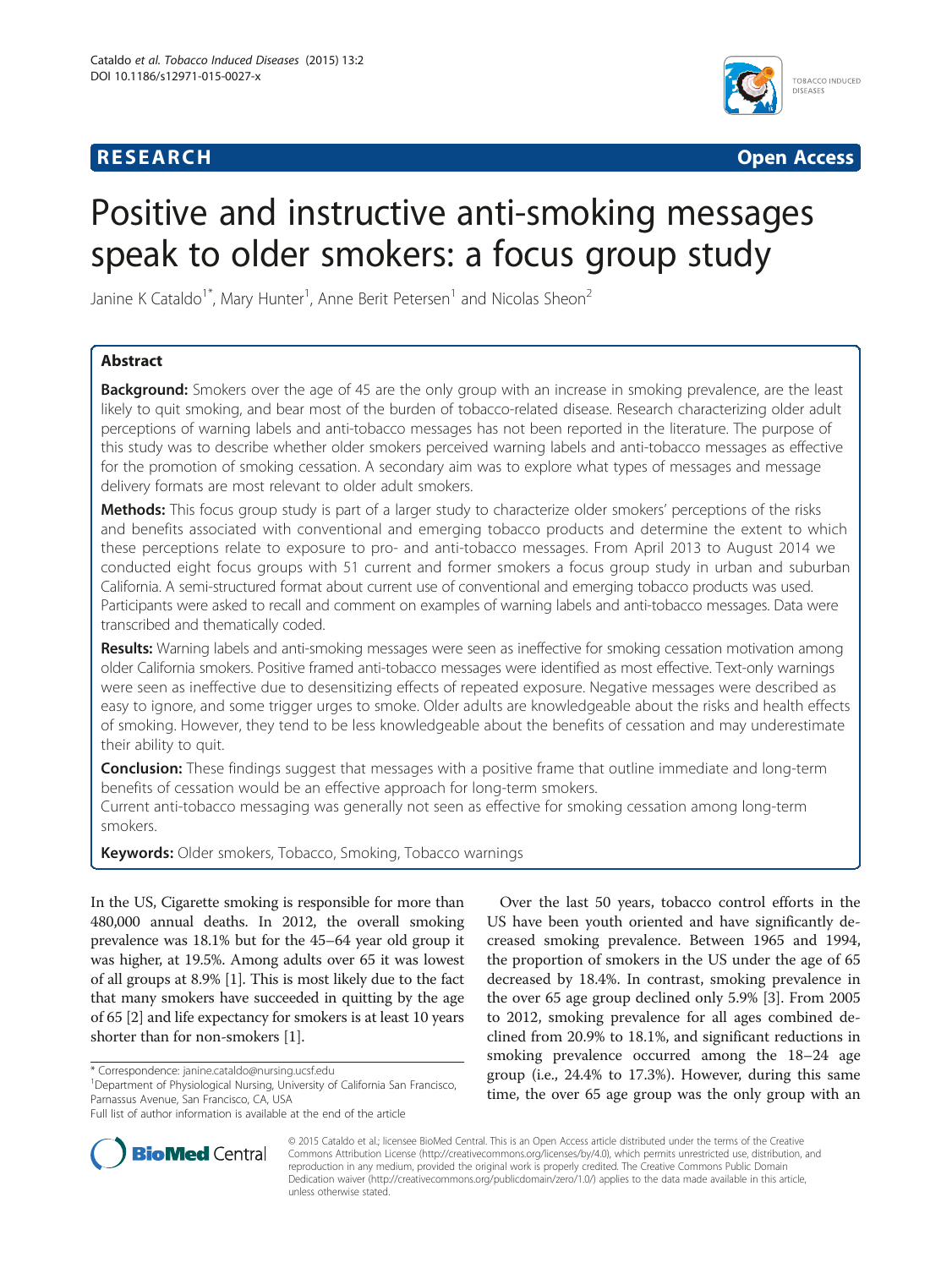increase in smoking prevalence (8.9% to 10.6% for men and 8.6% to 8.9% overall) [[4\]](#page-7-0). By 2050, the over 65 age group in the US will double [\[3](#page-6-0)]. The costs of smoking are significant; in 2012, Californians paid about \$6.5 billion toward adult tobacco-related health care costs, more than \$400 per taxpayer [[5\]](#page-7-0). If these trends remain constant, the number of older smokers and the cost of smoking-related disease will double [\[6](#page-7-0)]. Research characterizing older adult (>45 years) perceptions of warning labels and anti-tobacco messages has not been reported in the literature.

## Background

## Older adult smokers

Smokers over the age of 45 bear most of the burden of tobacco-related disease [[7](#page-7-0)]. Older smokers frequently face economic and social disadvantages yet are often ignored in discussions of marginalized populations impacted by tobacco [[8-10](#page-7-0)]. Older smokers are least likely to quit of any age group, and are least likely to appreciate the benefits of cessation [\[7,11,12\]](#page-7-0). This may be due in part to tobacco companies' use of marketing to reduce perceptions of harm associated with tobacco use, increase perceptions of the social acceptability of smoking, and ultimately encourage tobacco use [[13-15\]](#page-7-0). Tobacco industry marketing exposure distorts perceptions about the availability, use, and risks of tobacco [[16\]](#page-7-0).

#### Warning labels

In the US, health warnings on cigarette packages have been required since 1965. These messages consist of small font text boxes such as "Warning: The [Surgeon](http://en.wikipedia.org/wiki/Surgeon_General_of_the_United_States#Surgeon%20General%20of%20the%20United%20States) [General](http://en.wikipedia.org/wiki/Surgeon_General_of_the_United_States#Surgeon%20General%20of%20the%20United%20States) Has Determined that Cigarette Smoking is Dangerous to Your Health". Efforts are ongoing to adopt the larger graphic warnings used in other countries that have been found to be effective with respect to perceptions of risk and cessation-related behaviors [[17](#page-7-0)].

Warning labels on cigarette packages have been found to inform smokers about the health hazards of smoking and encourage smokers to quit; they are an ideal way to communicate with smokers because the intervention is delivered at the time of smoking. Two-thirds of all smokers indicate that the package is an important source of health information and is strongly associated with an intention to quit smoking [\[18\]](#page-7-0) and is effective in discouraging initiation and encouraging cessation [[19-21\]](#page-7-0). Evidence indicates that graphic warnings are more effective than textonly messages, induce a greater emotional response, are more likely to retain their salience over time, and increase awareness of health risk [[22](#page-7-0),[23](#page-7-0)].

Repeated exposure renders cigarette package warning labels less effective as smokers become inured to negative messages over time [\[24-26\]](#page-7-0). A pack-a-day smoker could be exposed to the warnings more than 7,000 times a year

[[23](#page-7-0)]. Bala and colleagues (2008) conducted a metaanalysis on mass media campaigns but the sample was small (i.e. 11 studies) and adult was defined as >20 years old effectiveness was measured by smoking behavior [[27](#page-7-0)]. Durkin et al. [\[28](#page-7-0)] concluded based on Bala's work that campaign effectiveness does not consistently differ by gender and age [\[28\]](#page-7-0). However, this does not speak to the effectiveness of the messages or type of messages; further research is needed to determine the type and style of messages needed to reach older adults.

## Anti-tobacco messages

Since 1990, the California Tobacco Control Program (CTCP) has been producing hard-hitting educational ads that have contributed to a significant decrease in the number of Californians who smoke by changing the social acceptance of tobacco use. The many foci of these campaigns have included messages to: reduce secondhand smoke exposure; counter the tobacco industry's deceptive marketing efforts to initiate new users; motivate and assist tobacco users to quit; and educate about the harmful effects of toxic tobacco waste on the environment. The CTCP Media Campaign includes television, radio, print, billboard ads, and online efforts in several languages [\(http://www.tobaccofreeca.com/ads/about/\)](http://www.tobaccofreeca.com/ads/about/).

Evidence indicates that mass media can promote quitting and reduce adult smoking prevalence. When different message types were compared, one study found messages about negative health effects were the most effective at generating increased knowledge, beliefs, positive perceived effectiveness ratings, and quitting behaviors [\[28\]](#page-7-0). A few studies further suggest that negative health effect messages may also contribute to reduction in socioeconomic disparities in smoking [[28](#page-7-0)]. However, research with older adults, although limited, has shown that positive health messages that emphasize benefits are more effective than messages that emphasize negative consequences [[29](#page-7-0)]. Furthermore, there are research findings that indicate older adults remember the content in positive health messages better than the content in negative messages [[30\]](#page-7-0). Numerous focus group studies with older adults have reported a preference for positive health warning messages over fearbased appeals and graphic warnings [\[23,31\]](#page-7-0). Studies that specifically address older adults perceptions of the type and impact of anti-tobacco messages are needed. The aims for this focus group study were to: 1) describe whether older smokers perceived warning labels and anti-tobacco messages as effective for the promotion of smoking cessation and 2) explore what types of messages and message delivery formats were most relevant to older adult smokers.

#### Methods

The institutional review board at the University of California San Francisco approved this study. For this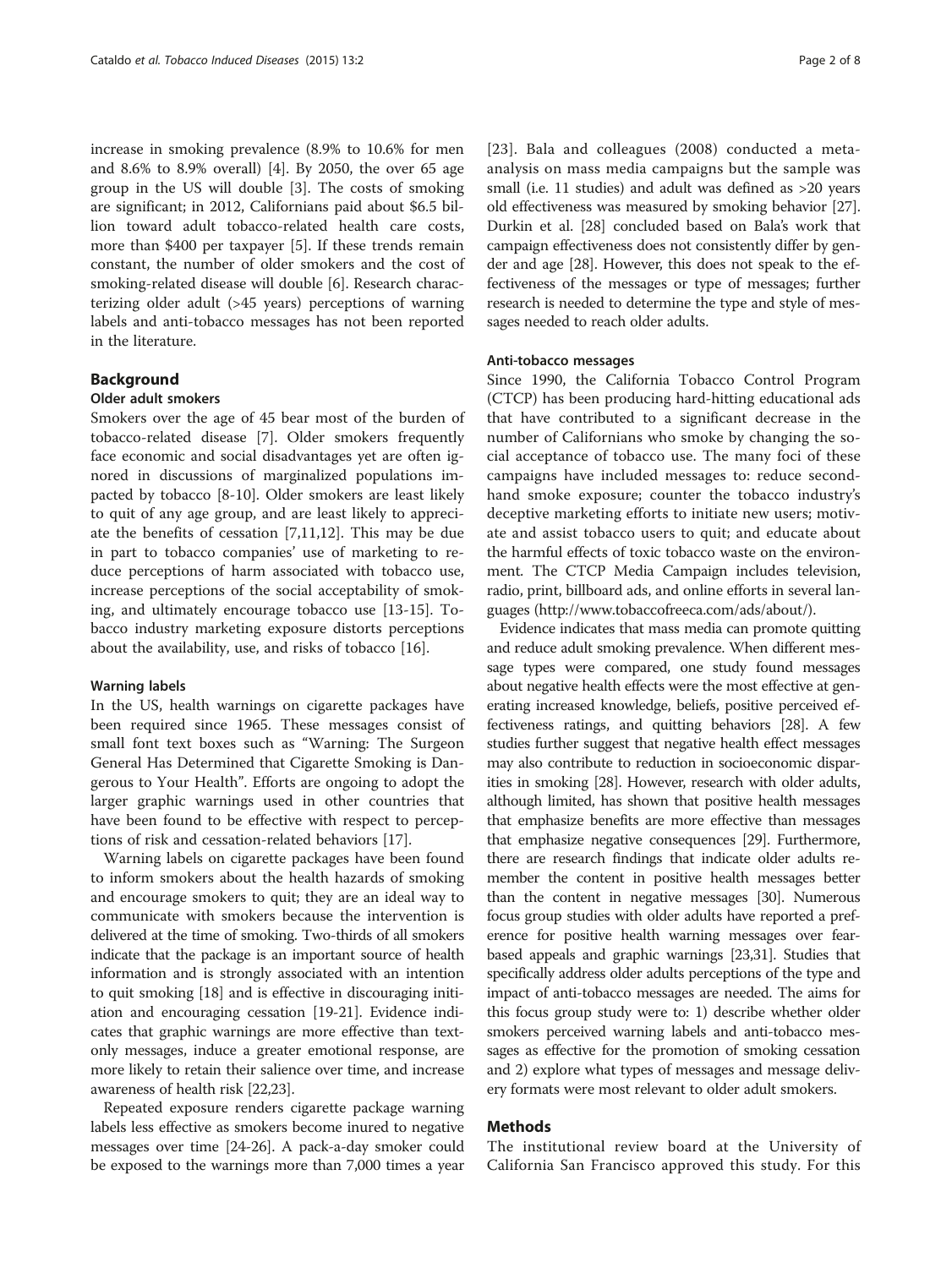<span id="page-2-0"></span>study, participants met in eight 90-minute focus groups to discuss topics related to cigarettes and alternative tobacco products. This focus group study is part of a larger study to characterize older smokers' perceptions of the risks and benefits associated with conventional and emerging tobacco products and determine the extent to which these perceptions relate to exposure to pro- and anti-tobacco messages. To explore perceived effectiveness of warning messages, participants were asked to recall and describe anti-tobacco messages and were asked questions about their perceived effectiveness (e.g. Would/did this influence your smoking behavior? Do you think this is an effective anti-smoking message? If not, what would work for you?)

#### Data collection

Participants were recruited from urban and suburban communities in California using flyers and online classified advertisements. Interested participants called the research number included in the advertisements and they were asked pertinent inclusion criteria questions. Inclusion criteria included age >45 years old (no upper age limit), current smoker or former smoker (smoker defined as "has smoked at least 100 cigarettes in a lifetime" and former smoker having quit in the last 5 years), able to speak and read English. If the participant qualified they were provided with information about the time and place of the focus group, they were asked for a contact phone number or email and they were contacted the day before the group to confirm their participation. At the group site, participants provided informed written consent and completed a demographic questionnaire that included tobacco use history. The focus groups followed a semi-structured format with open-ended questions that permitted exploration of tobacco-related topics as they emerged in the discussion. They were initially asked to discuss their current

tobacco use, current interest in quitting, and the places and situations in which they avoid smoking or use alternative tobacco products. Participants were asked to comment on their exposure to anti-smoking messages. They were asked to recall and comment on cigarette package warning labels and comment on warning labels a handout with pictures of the 2012 proposed FDA warning labels was provided. (see Figure 1) [\(http://www.fda.gov/Tobacco](http://www.fda.gov/TobaccoProducts/Labeling/ucm2024177.htm) [Products/Labeling/ucm2024177.htm](http://www.fda.gov/TobaccoProducts/Labeling/ucm2024177.htm)).

#### Data analysis

The focus groups were transcribed by a professional transcriptionist who was instructed to label each speaker turn as a separate paragraph. Within Microsoft Word, we used the "convert text to table function" to convert the transcripts into a continuous vertical table of cells with each cell containing one speaker turn. We then pasted these tables into a Microsoft Excel spreadsheet, adding columns identifying the date and location of the focus group, and numbering each speaker turn, or cell row. Each speaker turn thus provided a unit of analysis for the application of codes varying in size from a single word to several paragraphs. To code these segments we created a column for each code, and indicated the presence of the code by adding the coder's initials to the intersection of the segment row and the code column. Coding was completed for the larger study and included codes related to anti-tobacco messages.

This spreadsheet enabled us to easily view the data segments and the codes applied to them in analytically useful ways. First, the transcripts were read in their original, sequential context. The segments were indexed into topical codes enabling us to see horizontal patterns in the co-occurrence of topics for each data segment. An initial 53 topical codes were identified from the

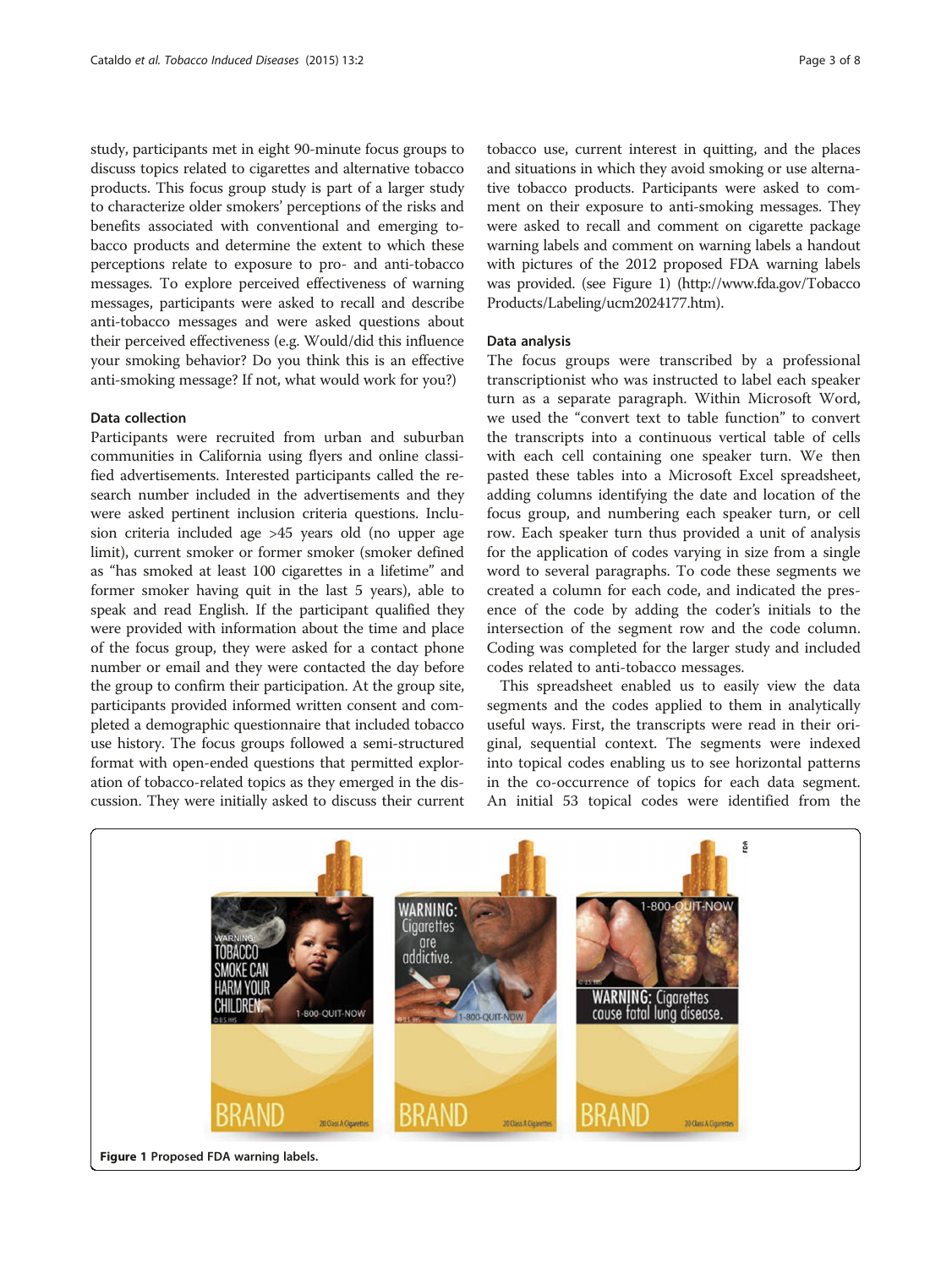transcripts and through discussions among the three coders the code list was subsequently reduced iteratively to 42 as we combined topical codes with significant overlap (Table [1](#page-4-0)). By using their initials when coding segments, coders were able to identify and discuss discrepancies in how each coder applied codes to each data segment until we reached agreement.

When analyzing themes across segments on a particular topic, we sorted rows by code to create collections of segments by topic of discussion. Finally, in order to be sure we included all relevant segments in a collection, we searched for specific key terms (e.g. nicotine, vape, ban, etc.) across the focus group transcripts and in this way updated the coding until we were satisfied that transcripts had been adequately coded. Finally, we were able to refine our collections by sorting the spreadsheet by combinations of codes, e.g. "nostalgia" and "ads effective". The present paper focused on segments coded as related to messages, warnings impactful, warnings not impactful, smoking bans, and tobacco regulation.

#### Results

The sample included, 51 current and former smokers, ages 45 to 68 (mean age 52.6; SD 6.1) (Table [2](#page-4-0)). Generally, warning labels and anti-smoking warnings were seen as either ineffective or counter-productive for smoking cessation, and several types of anti-smoking messages were identified as more salient than others.

#### Anti-smoking warnings as a smoking Cue for older smokers

None of the older smokers in these focus groups deemed anti-smoking warnings effective for promoting cessation. Some even felt that the anti-smoking "ads" were counterproductive because they triggered urges for a cigarette.

You know, a few years ago, they used to have a lot of billboards that just plainly say 'stop smoking'. I hated those ads, because, you know, I wouldn't even have thought of a cigarette, and then I would be driving, and I see that sign. Boy, I'm instantly thinking about having a cigarette. I used to hate those billboards.

#### Another participant commented:

I can give you a bad story. . . When [they] first came out, I had quit. Before I went to the store, I saw one of these antismoking ads, and it reminded me about smoking. I went and bought cigarettes . . . they show people smoking and talking about it, and that got me. I [had] quit for like three or four weeks . . .

#### Older smokers ignore warnings on cigarette packages

Participants described cigarette warnings as easy to ignore, especially small text messages printed on cigarette packages. "There's definitely warnings on cigarette packs, but I don't look at them." Another participant elaborated, "Its sort of like brussel sprouts, you ignore them. . . You write them off because you're not interested in them".

CDC graphic warning labels were shown to all participants, and they were asked to discuss them in terms of relative rating of impact and effectiveness for the promotion of smoking cessation. Photographs of cancerous lung and oral tissue and smoke coming out of a tracheostomy were identified as the images with the most "impact'. However, none of the nine images (Figure [1\)](#page-2-0) were seen as an effective motivator to quit smoking. Referring to even more graphic warnings seen while traveling outside the US, one participant remarked, "We've looked *through* that  $\ldots$  If you're a smoker, you just look past it". When the US eventually requires larger, more graphic warnings on cigarette packs, this participant has a solution: "I got a business already figured out. . . You put the cigarettes in the case and it just blocks the photo—the bottom half".

## Televised anti-smoking messages noticed but not effective

Older smokers are able to compare current messages with anti-smoking messages from the past and agree that images and messages have become more intense but not necessarily more relevant. "I mean, there's always been people who have been severely debilitated by cigarette smoking, but, like, we haven't always seen them in the way that they are on now". Another participant described how repeated exposure to anti-tobacco messages simply conditioned them to develop a higher tolerance that left them inured to the perceived escalation of warnings.

I mean, I don't take it personally. No. I mean. . . there's been antismoking advertising for a long time, but it feels like they've really come to this point where it's like, okay, no, now we're really serious, a. . . look at this. This is like – you know, this is horrible. . . you know what I'm saying?

For some, anti-smoking messages trigger feelings of shame for continuing to smoke despite knowledge of the risks, a type of reaction that fits a self-blaming narrative common among older smokers.

I usually feel like I don't want to look, and I guess I feel kind of embarrassed in a weird way because I still smoke. . . Like, look how horrifying this is. And, yeah, it's something that I'm still doing.

Participants offered examples of rationalization common among smokers, they discussed people who have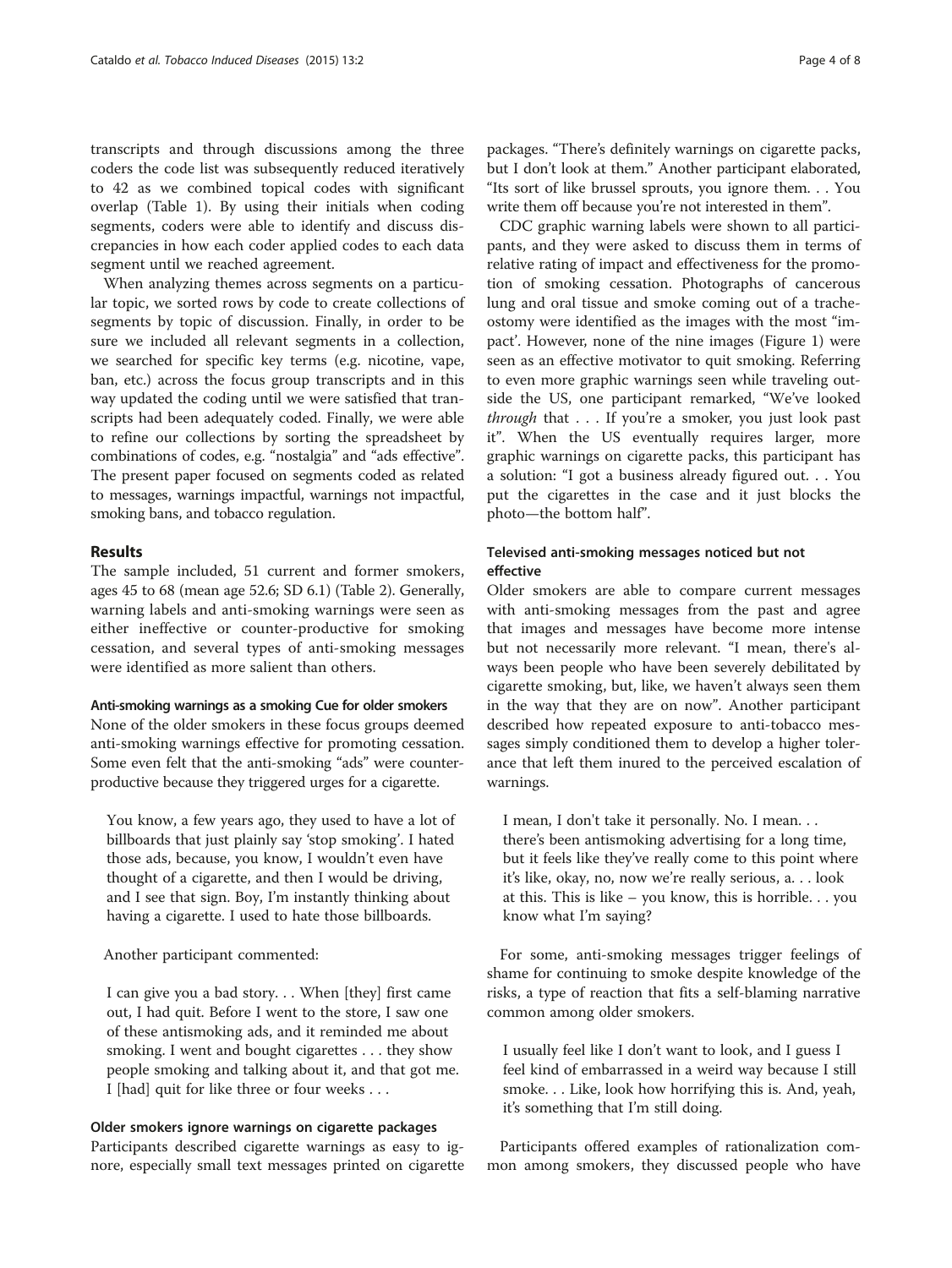#### <span id="page-4-0"></span>Table 1 Topical codes

| Code category | Code                      | Speaker turns coded |
|---------------|---------------------------|---------------------|
| Cessation     | Doctor Interaction        | 88                  |
| Cessation     | Successful Quit Attempt   | 63                  |
| Cessation     | Other Quit Methods        | 47                  |
| Cessation     | Unsuccessful Quit Attempt | 43                  |
| Cessation     | Patch                     | 28                  |
| Cessation     | Chantix                   | 21                  |
| Cessation     | Fatalism                  | 8                   |
| Cessation     | Not Currently Smoking     | 7                   |
| Cessation     | Wellbutrin                | 6                   |
| Consequences  | Health Effects            | 110                 |
| Consequences  | Lung Cancer               | 75                  |
| Consequences  | Addiction                 | 67                  |
| Consequences  | Smell Bothersome          | 63                  |
| Consequences  | Second Hand Smoke         | 29                  |
| Consequences  | Cosmetic Effects          | 3                   |
| Contexts      | Nostalgia                 | 147                 |
| Contexts      | Sex                       | 50                  |
| Contexts      | Pot                       | 48                  |
| Contexts      | Movies/Tv                 | 47                  |
| Contexts      | Like About Smoking        | 32                  |
| Contexts      | Social Triggers           | 32                  |
| Contexts      | Sport                     | 28                  |
| Contexts      | Alcohol                   | 21                  |
| Contexts      | Class                     | 19                  |
| Contexts      | Casino                    | 18                  |
| Contexts      | <b>Stress</b>             | 15                  |
| Contexts      | Weight Control            | 1                   |
| Policy        | Ads Seen                  | 336                 |
| Policy        | Warnings Impactful        | 219                 |
| Policy        | Smoking Ban               | 171                 |
| Policy        | Warnings Not Impactful    | 130                 |
| Policy        | <b>FDA</b>                | 100                 |
| Policy        | E Cig Ban                 | 72                  |
| Policy        | Tob Regulation            | 69                  |
| Policy        | Taxes                     | 39                  |
| Policy        | Lung Cancer Screening     | 28                  |
| Policy        | Price                     | 12                  |
| Products      | E-Cig                     | 558                 |
| Products      | Chew                      | 125                 |
| Products      | Cigars                    | 89                  |
| Products      | Strips/Orbs               | 70                  |
| Products      | Snus                      | 60                  |
|               |                           |                     |

#### Table 1 Topical codes (Continued)

| Products | Additives            | 37 |
|----------|----------------------|----|
| Products | <b>Brand Loyalty</b> | 26 |
| Products | Menthol              | 25 |
| Products | <b>Nicotine</b>      | 20 |

lived a long life despite smoking, thereby neutralizing the impact of the message.

My grandmother lived to 80 and smoked right up until the end. Never had anything. So out of the antismoking commercials and all that, I go, "What about my grandmother?" I mean, it's almost like a crapshoot as much as it is smoking.

Participants suggested that while "grotesque" antismoking ads may grab the attention of older smokers, the message of the ad was not readily recalled.

I saw an ad today . . . that freaked me out. I mean, it was really grotesque, but I don't remember any of the details about it, but I know it caught my attention. . . It was the most over-the-top one I've ever seen on TV. I can't give you any of the details about it because it just freaked me out, and I'm like, come on. You're going too far.

The televised warning referred to as "the lady with the hole in her neck" was mentioned more than any other ad.

| Table 2 Participant demographic characteristics (N = 52) |  |
|----------------------------------------------------------|--|
|----------------------------------------------------------|--|

| Characteristic                  |                        | Number (%) |
|---------------------------------|------------------------|------------|
| Age                             |                        |            |
|                                 | 45-49                  | 20 (38.5)  |
|                                 | 50-59                  | 24 (46.1)  |
|                                 | $60+$                  | 8(15.4)    |
| Female                          |                        | 15 (29)    |
| Race/ethnicity                  |                        |            |
|                                 | White, non-hispanic    | 26 (50)    |
|                                 | Black, non-hispanic    | 17(33)     |
|                                 | Other, non-hispanic    | 8(15)      |
|                                 | Hispanic               | 1(2)       |
| Education                       |                        |            |
|                                 | Some college or higher | 43 (83)    |
| Annual Income<br>(thousand USD) |                        |            |
|                                 | $<$ 40                 | 22 (42)    |
|                                 | 40-100                 | 27 (52)    |
|                                 | >100                   | 3(6)       |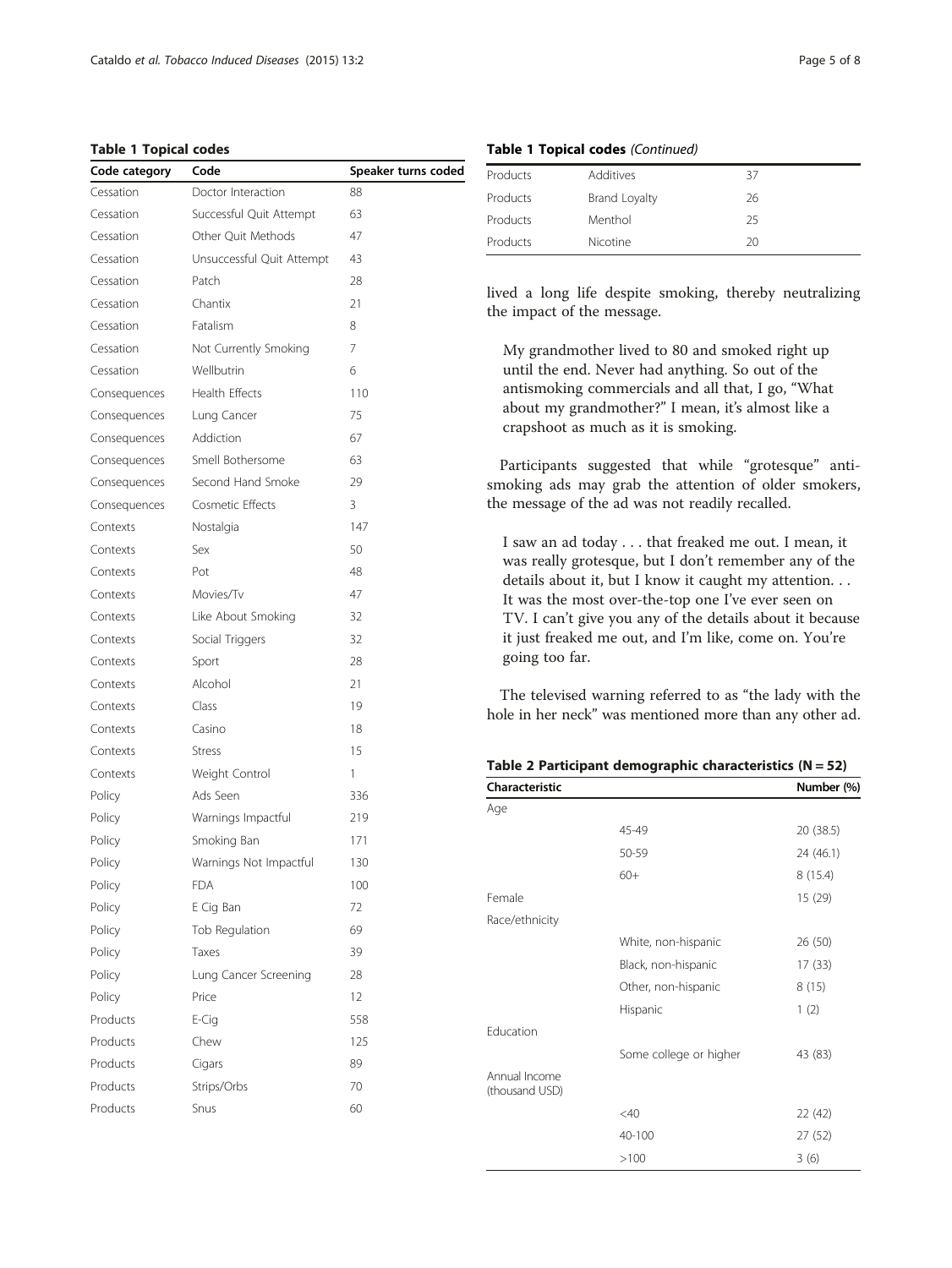The ad had impressed the participants with its overall "advertising quality", and its alarming content was emphasized.

When asked by the moderator, "[could it] change your thoughts about whether you wanted to quit or not…?"one participant responded "No. It just felt disturbing …as it would be disturbing to look at people clubbing seals". This anti-smoking message, although memorable and disturbing, had not motivated any of them to quit smoking. Some interpreted the ad as a testimonial to the power of nicotine addiction. As noted by one, ". . . ask them people with a hole in their throat. Actually, it doesn't affect them enough to make them quit smoking". Another conceded, "Oh, when you see that, you don't want to have a cigarette at that moment".

#### Relevant and engaging messages for older adults

General themes and content of anti-smoking messages and warning labels were discussed. Four categories were identified as the most compelling.

#### Child losing a parent

Warning labels and anti-smoking messages related to a child losing a parent to tobacco-related disease resonated strongly with participants.

You know, my girlfriend who had smoked, she started so young. And the one thing that got her to quit, which, unfortunately, I don't have, is her daughter said, 'Mom, I don't want you to die. I want you to live. And I want you to still be around and be my Mommy'. I don't have any kids. I think if a kid said that to me, that would probably make me stop.

#### Second hand smoke

When asked by the moderator if messages about second hand smoke had influenced their smoking behaviors, most participants let out a chorus of "No", and "Not me". However, one remarked "Actually, I do think about second-hand smoke now more than I ever did. . . I understand (the girl that works in the bar) doesn't have to smoke cigarettes—inhale tobacco smoke all her eight hour shift. Now, I understand that. So, these ads have changed my behavior". The focus of second hand smoke on children was identified as the most powerful; the example given was, "she's smoking on the balcony and the smoke drifts up and kills the baby".

#### Real-time tabulation of smoking-related deaths

One participant favored another type of warning. "I was just thinking of an electronic billboard they have in Westwood on the drive by Santa Monica on the 405 Freeway  $\ldots$  It says – it's a counter that goes up every few seconds to say, 'This is how many people die every

day from cigarettes'. And that's like another good one. I like that one". Others agreed, although, they also agreed that the message had not affected their behavior.

#### Positively framed messages

Some participants suggested that anti-smoking ads that have a positive or pro-active focus may be more effective than negative warnings. Many expressed an interest in messages that focus on the benefits of cessation not the risks of smoking.

The negative commercials are less effective than the more positive ones. They had one California put out which was bubbles. It had bubbles in it, and it was people blowing bubbles instead of smoking cigarettes, and that . . . got to me on a much better level. . . The whole—the only anti-smoking stuff you see is negative. It's all negative, and it's ugly, and it's difficult to look at. I think it might be very interesting if they just came out and said, 'If you're 40 years old and are a smoker and you quit smoking today, you could add ten years to your life. . . . Positive things, positive. . . . Acknowledge the fact you're a smoker and why should you quit. This is why you should quit.

## **Discussion**

The findings of this study suggest that urban and suburban older smokers participating in our California focus groups do not believe that current warning labels and anti-tobacco messages are effective for the promotion of cessation among long-term smokers. Anti-tobacco messages recalled by study participants had not motivated them to quit smoking, and warning labels on cigarette packages were deemed equally ineffective. The participants emphasized how easy it is to ignore negative messages, and some noted that anti-smoking messages can trigger cravings for a cigarette. Given that the prevalence of tobacco use in older adults is not decreasing at the same rates as other age groups and that the tobacco companies continue to target older smokers with conventional and alternative product advertisements, these findings suggest that anti-tobacco messages specifically targeted to older smokers are urgently needed.

The results from this study demonstrate the importance of further investigation of how age cohort affects perceptions of anti-tobacco messages, particularly regarding the effectiveness of these messages as motivation for smoking cessation. Unlike younger adults, older smokers came of age when smoking was ubiquitous, and cigarettes were advertised on television, radio, and billboards. As a result, older smokers may respond to anti-smoking messages and cigarette package warning labels differently than younger smokers. Most older smokers were already smoking at the advent of warning labels. This cohort effect may be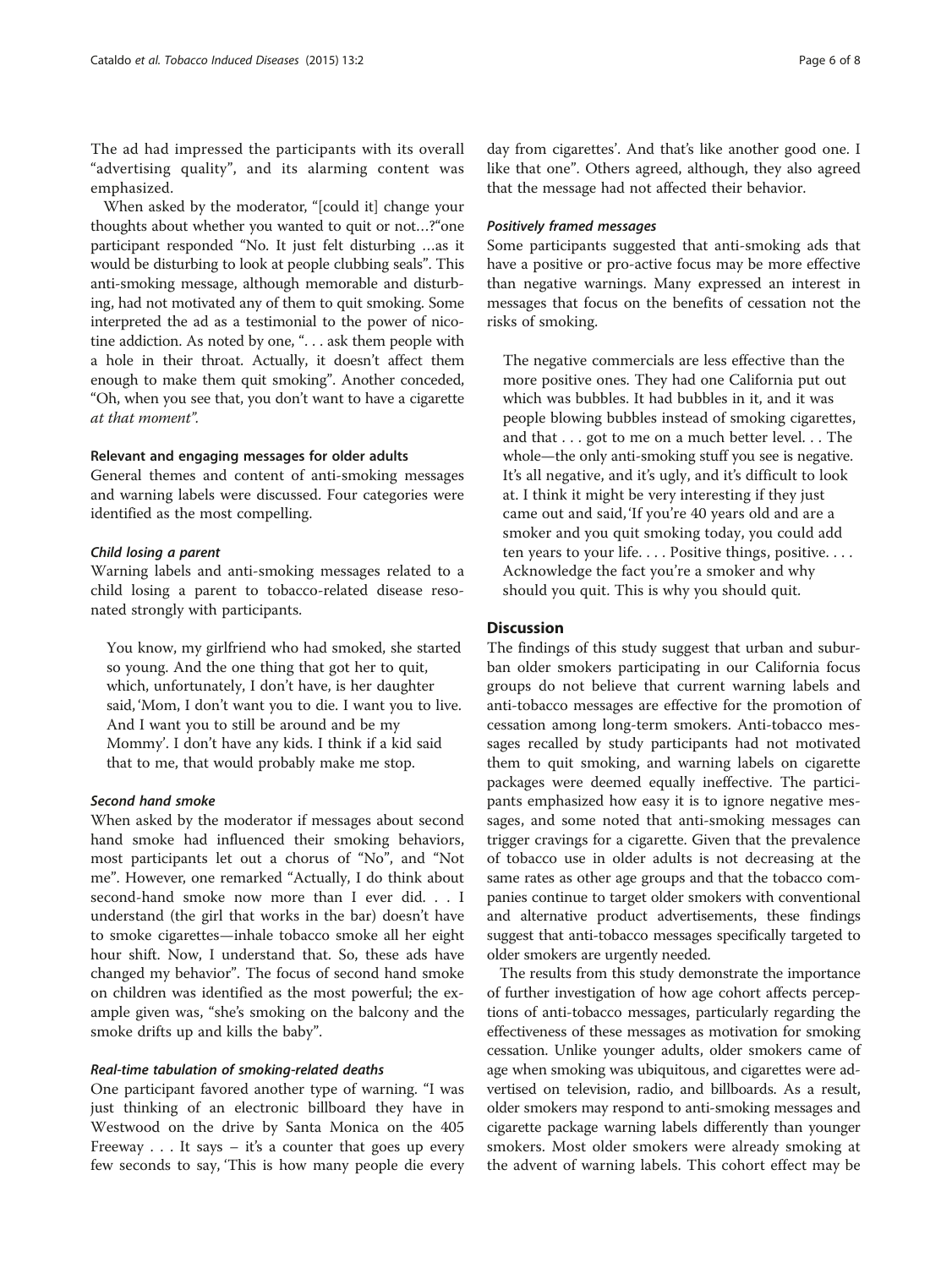<span id="page-6-0"></span>a significant influence on long-term smoker receptivity to anti-smoking messages.

The literature on whether anti-smoking messages can provide smoking cues and increase urges is contradictory. In one study, a trend was found toward greater increases in smoking urges following viewing of anti-tobacco messages with smoking cues [\[32\]](#page-7-0). Another study suggested that smoking cues may undermine the persuasive effects of anti-smoking messages in former smokers, although there was no effect on smoking urges [[33](#page-7-0)].

The results of our study support the premise that when anti-smoking messages include smoking-related cues in order to illustrate the negative consequences of smoking they can trigger cravings to smoke and may play a role in relapse [[34](#page-7-0),[35](#page-7-0)]. Our findings contradict a more recent study by Falcone et al. with 319 participants (age range 20–61, mean age 32.5, SD 9.9) that found that visual smoking cues in anti-tobacco messages do not increase urges to smoke [\[36](#page-7-0)]. However, all of these studies differ by demographics and study designs that may account for differing results. Most studies did not find a significant effect from age, but that may be because of the lack of variance in the samples (i.e., too few older smokers).

The argument has been made that the variable in the equation is whether the message is strong enough to outweigh the potential trigger for a craving. Prior evidence suggests that smoking cues in anti-tobacco public service announcements can increase smoking urges if the central argument is weak [[32](#page-7-0)]. Given that older smokers have been exposed over time to thousands of anti-tobacco messages, the strength of the messages may be eroded. Furthermore, smokers display attentional biases to smoking cues that may affect cognitive processing of the message [[37,38\]](#page-7-0). By distracting smokers from the central message and providing a clear motivator to continue smoking (i.e., increased urge to smoke), the presence of smoking cues in anti-smoking messages could be counter-productive to the goal of reducing smoking prevalence for older adults.

Older adults are knowledgeable about the risks and health effects of smoking, however they tend to be less knowledgeable about the benefits of cessation and may underestimate their ability to quit. Combined with the preference for positively framed messages, more messages are needed that outline the immediate as well as the long-term benefits of cessation for older smokers. These messages could be presented with self-affirming images such as multi-generation activities (i.e., older adults interacting with children in a healthy smokeless environment).

Our study supports previous studies that found textonly warning labels ineffective, possibly due to desensitizing effects of repeated exposure, which is more salient

among older smokers than younger smokers [[22,23\]](#page-7-0). In addition, one participant highlighted the problem of consistent placement of text or graphic messages on the package by suggesting the development of cigarette cases that could cover the warnings.

A strength of this study is that qualitative data provide rich textual descriptions of older smoker's complex perceptions and reactions to warning labels and messages. This information is needed to tailor anti-smoking campaigns that are relevant to long-term smokers. On the other hand, a limitation of this study is that findings cannot be generalized to other populations or used to make causal claims about the relationship between perceptions of warnings and smoking behavior. Future studies are needed to identify: the types of messages most salient to older adults; how best to deliver the messages; and how anti-smoking messages are mediated by the biographical and social contexts of older adults. Further research is needed on the perceptions of older smokers on anti-tobacco messages. Quantitative national studies are needed. Given the findings of this study and the 19.5% prevalence rate of smoking in the 45–64 age group, anti-tobacco messages designed to resonate with older smokers are needed. Moreover, as the world's population ages, including older smokers in all aspects of tobacco control and research is imperative. Stepping up efforts to understand the response of older smokers to anti-tobacco messaging can help mitigate the efforts of the tobacco industry to keep older smokers smoking.

#### Competing interests

The authors declare that they have no competing interest.

#### Authors' contributions

JKC and NS conceptualized and designed the study. MH and ABP collected the data. All authors analyzed the data, participated in editing iterative versions of the manuscript, and approved the final submission.

#### Acknowledgements

Research reported in this publication was supported by grant number 1P50CA180890 from the National Cancer Institute and Food and Drug Administration Center for Tobacco Products. The content is solely the responsibility of the authors and does not necessarily represent the official views of the NIH or the Food and Drug Administration.

#### Author details

<sup>1</sup>Department of Physiological Nursing, University of California San Francisco Parnassus Avenue, San Francisco, CA, USA. <sup>2</sup>Department of Medicine University of California San Francisco, 550 16th St, 3rd Floor, San Francisco, CA, USA.

#### Received: 17 July 2014 Accepted: 5 January 2015 Published online: 24 January 2015

#### References

- 1. Tobacco statistics fact sheets [\[http://cdc.gov/tobacco/data\\_statistics/](http://cdc.gov/tobacco/data_statistics/fact_sheets/adult_data/cig_smoking/) [fact\\_sheets/adult\\_data/cig\\_smoking/\]](http://cdc.gov/tobacco/data_statistics/fact_sheets/adult_data/cig_smoking/)
- 2. Trends in Tobacco Use [[http://www.lung.org/finding-cures/our-research/](http://www.lung.org/finding-cures/our-research/trend-reports/Tobacco-Trend-Report.pdf) [trend-reports/Tobacco-Trend-Report.pdf\]](http://www.lung.org/finding-cures/our-research/trend-reports/Tobacco-Trend-Report.pdf)
- 3. Kleykamp BA, Heishman SJ. The older smoker. JAMA. 2011;306:876–7.